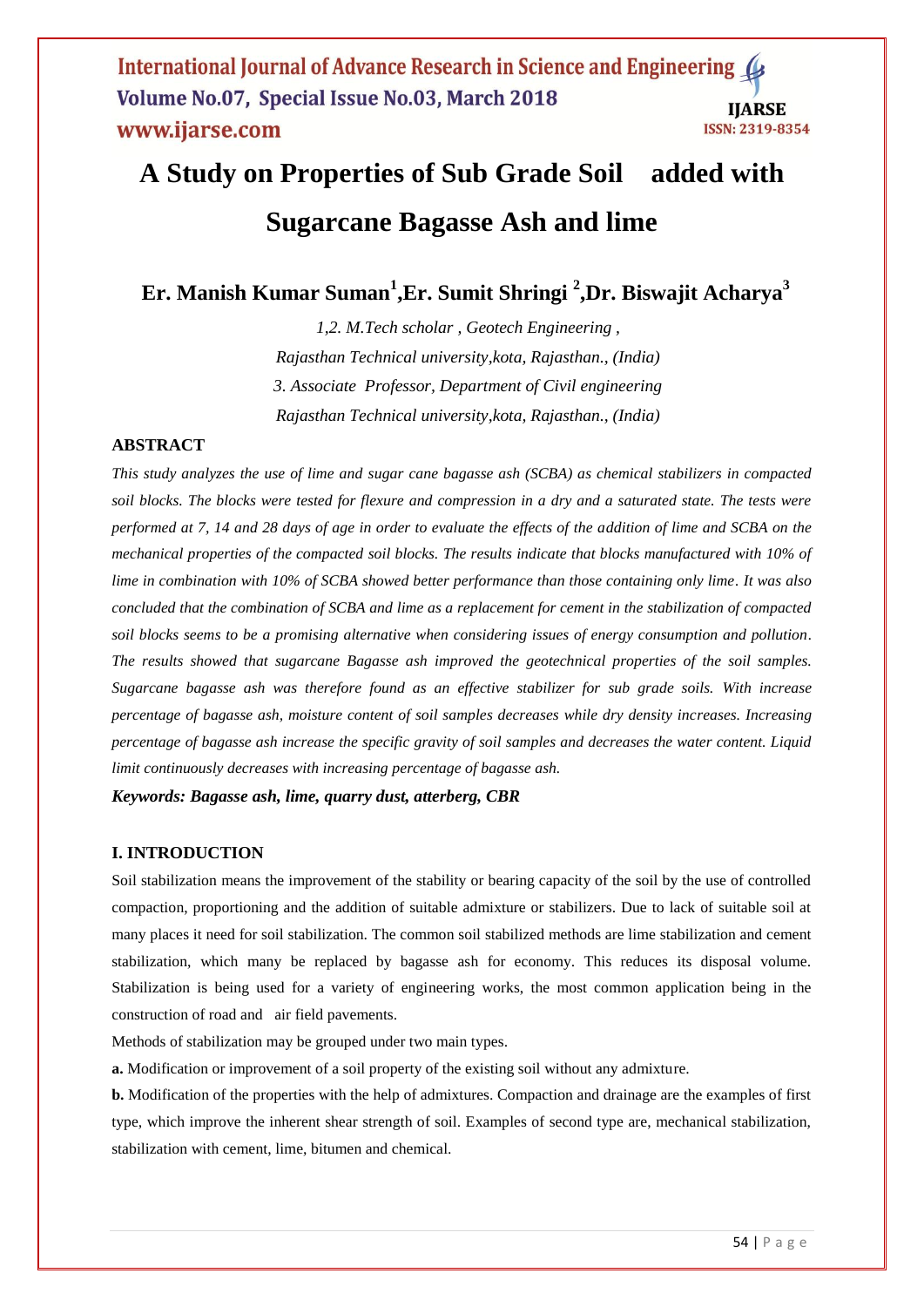### International Journal of Advance Research in Science and Engineering Volume No.07, Special Issue No.03, March 2018 **IIARSE** www.ijarse.com **ISSN: 2319-8354**

Mostly the available soils do not have adequate engineering properties to bear the wheel loads. Several highways pavement fails due to lack of use of soil having adequate engineering strength. So the need for improvement of engineering properties of soil is always a major concern to Highway Engineers. To improve the engineering properties of soil continuous researches have been carried and still being carried out. The provision to make the soil better with enhanced soil properties lead to the concept ofsoil stabilization.

Keeping this view in mind the present study has been carried out to estimate utilization of sugarcane bagasse ash in enhancing the engineering properties of sub grade soil.

# **II GEOTECHNICAL ASPECTS OF PAVEMENT**

Pavements generally are layered systems designed to meet the objectives to provide structural capacity, ride quality, safety, durability to pavements so that they does not deteriorate prematurely due to environmental All pavements are constructed on earth and practically all components of pavements are constructed with earth materials. These earth materials are bound with asphalt or cement to form pavement surface layers as structural component. Mostly earth provides inferior foundation materials in their natural state, and replacement is quite impractical and uneconomical. The design engineer is often faced the challenge of using the construction materials available on or near the project site. Therefore construction of pavement systems requires a thorough understanding of the properties of available soils because that will constitute the components of the pavement system.

#### **III. MATERIAL USED**

**3.1. BAGGASE ASH :** - The burning of bagasse which a waste of sugarcane produces bagasse ash. Presently in sugar factories bagasse is burnt as a fuel so as to run their boilers. This bagasse ash is generally spread over farms and dump in ash pond which causes environmental problems also research states that Workplace exposure to dusts from the processing of bagasse can cause the chronic lung condition pulmonary fibrosis, more specifically referred to as bagassosis. So there is great need for its reuse, also it is found that bagasse ash is high in silica and is found to have pozollinic property so it can be used as substitute to construction material.

**3.2 Lime :** Lime is a generic term, but by strict definition it only embraces manufactured forms of lime – quicklime (CaO) and hydrated lime  $(Ca(OH<sub>2</sub>)$ . It is, however, sometimes used to describe limestone products, which can be confusing. The raw material for all lime-based products is a natural stone: limestone, which is composed almost exclusively of calcium carbonate  $(CaCO<sub>3</sub>)$ . When limestone contains a certain proportion of magnesium, it is called dolomite, or dolomitic limestone  $(CaMg(CO<sub>3</sub>)<sub>2</sub>)$ . It is widely geographically available all over the world, (the Earth's crust contains more than 4% calcium carbonate,) and it is used for many different purposes.

#### **IV . METHODOLOGY**

All the laboratory tests conducted on native and stabilized soil. The California bearing ratio and unconfined compressive strength tests were conducted for different curing periods. Basic laboratory tests (Attenberg's limit,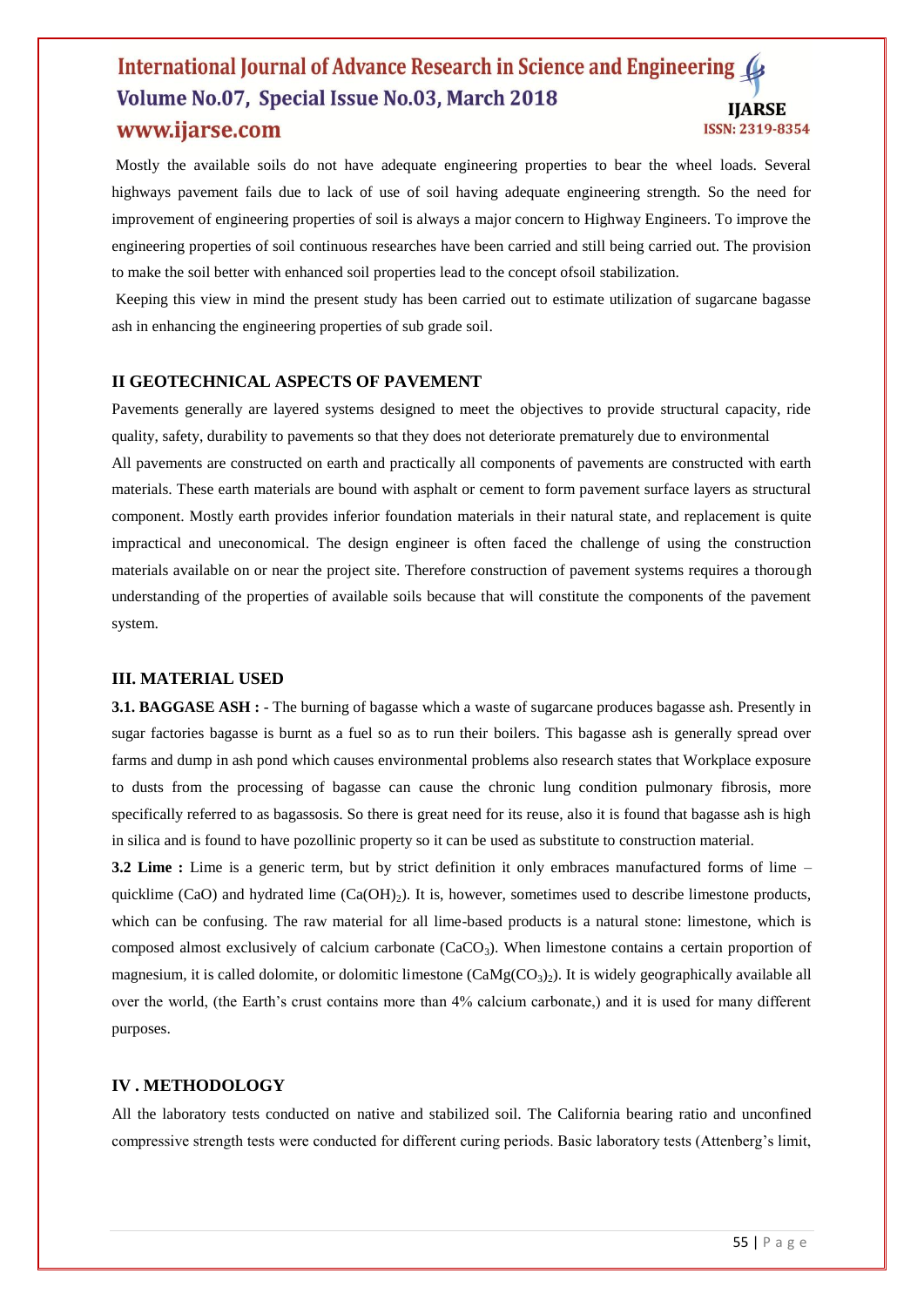## International Journal of Advance Research in Science and Engineering 4 Volume No.07, Special Issue No.03, March 2018 **IIARSE** www.ijarse.com ISSN: 2319-8354

compaction, CBR, UCC) were carried out on black cotton soil sample to determine the basic properties of soil sample in order to evaluate the improvement in strength characteristics of sub grade soil.

# **V. CHEMICAL COMPOSITIONOF BAGASSE ASH**

| <b>Constituents</b> | Abbreviation                   | Composition |
|---------------------|--------------------------------|-------------|
|                     |                                | (%)         |
| Silica              | SiO <sub>2</sub>               | 57.65       |
| Alumina             | $Al_2O_3$                      | 8.23        |
| <b>Iron</b>         | Fe <sub>2</sub> O <sub>3</sub> | 3.96        |
| Calcium             | CaO                            | 4.52        |
| Magnesium           | MgO                            | 1.17        |
| Loss on             |                                | 5.00        |
| Ignition            |                                |             |

## **Table 1: Chemical composition of Bagasse ash is as following:**

(Source: Ken C. Onyelowe, International Journal of Science and Engineering Investigations, 2012). This composition is slightly same as that of chemical composition of the cement; hence it can be an initiative step to replace cement stabilization of soils by sugarcane bagasse ash stabilization of soils maintaining higher strength and economy for the construction.

# **VI.COST ANALYSIS**

From the Literature survey, for a Pavement design in stabilized expansive or weak soil with sugarcane bagasse ash there will be:

- $\triangleright$  Saving of 15.4% in total cost per m<sup>2</sup> area if the transportation of the waste (SCBA) will be from a distance of 20 km.
- $\triangleright$  The saving in cost per m<sup>2</sup> area will be 13.9% if the transportation of the waste **(SCBA)** will be from a distance of 50 km.
- For soil covering Jaipur economic conditions can be achieved, as bearing capacity of the soil can be increased by adding SCBA, and an initiative can be stepped as shallow foundation can be designed instead of deep foundation.

# **VII. FUTURE SCOPE**

For future construction works this research if further expand then following can be made possible:

 $\Box$  From Civil engineering point of view, sugarcane bagasse ash can be used for future constructions so that a high strength with very low cost stabilization can be achieved maintaining economical conditions.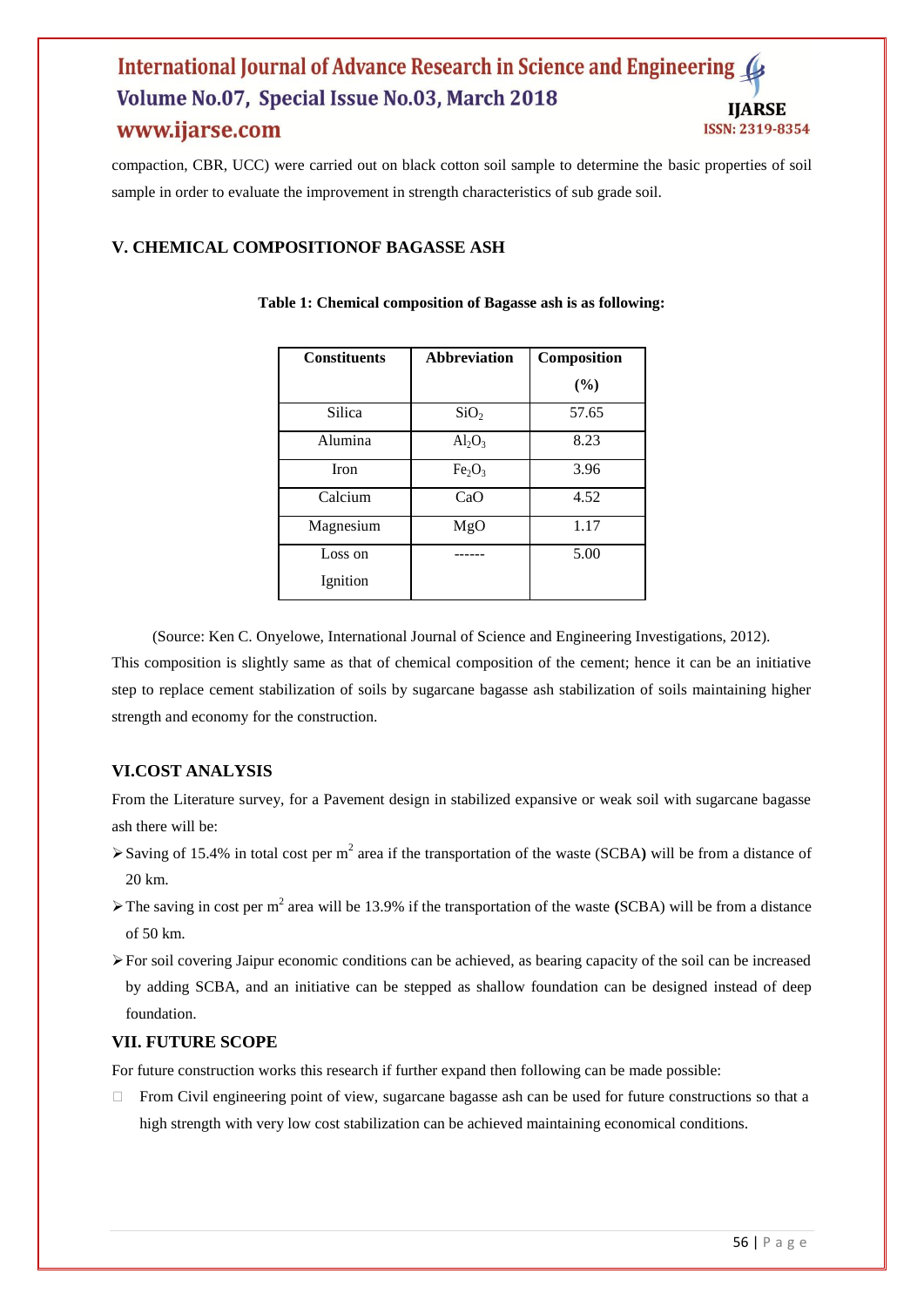## International Journal of Advance Research in Science and Engineering Volume No.07, Special Issue No.03, March 2018 **IIARSE** www.ijarse.com ISSN: 2319-8354

- $\Box$  In future constructions if testing of subgrade soils with sugarcane bagasse ash are done then replacement of deep foundations with shallow foundations can be made possible with proper designing after adding SCBA to the soil.
- An overall economy in construction works can be achieved using sugarcane bagasse ash.
- $\Box$  As sugarcane bagasse ash is a solid non bio-degradable waste, therefore using it as soil stabilizer will reduce environmental pollution in its high production areas.

# **VIII. CONCLUSIONS**

Different lime contents were selected by determining lime contents scientifically required for modifying and stabilizing soil based on established procedures. These lime contents were amended with four different BA contents to study the effect of amendment on lime stabilization.

Based on the summary of results of this research following conclusions were drawn:

- With increase in percentage of bagasse ash, moisture content of soil samples decreases while dry density increases.
- CBR values of soil samples of all sites were observed to be increasing with the increasing percentage of bagasse ash.
- $\bullet$ Increasing percentage of bagasse ash increase the specific gravity of soil samples and decreases the water content.
- Liquid limit continuously decreases with increasing percentage of bagasse ash.
- As the properties were enhanced, it can be concluded that soil modification using bagasse ash can improve the existing poor and expansive sub soil by cementing the soil particles together.
- Bagasse ash is free of cost and available locally, hence soil modification will prove economical.
- $\bullet$ It effectively dries wet soils and provides initial rapid strength gain, which is useful during construction in wet, unstable ground conditions.
- Environmental pollution can be efficiently reduced.
- $\bullet$ It can be concluded that sugarcane bagasse ash is an effective stabilizer for enhancing the geotechnical properties of sub-grade soil samples.
- The agricultural waste bagasse ash can be utilized for strengthening existing subgrade soil in expansive soil areas with a significant amount of saving in cost of construction.
- Accurate geotechnical investigation and soil stabilization ensures the safety of a structure up to a great extent.

# **REFRENCES**

[1.] Amruta P. Kulkarni, Mithun. K. Sawant, Vaishnavi V. Battul, Mahesh S. Shindepatil, Aavani P. BLACK COTTON SOIL STABILIZATION USING BAGASSE ASH AND LIME , Volume 7, Issue 6, November-December 2016, pp. 460– 471, Article ID: IJCIET\_07\_06\_051 ISSN Print: 0976-6308 and ISSN Online: 0976-631.